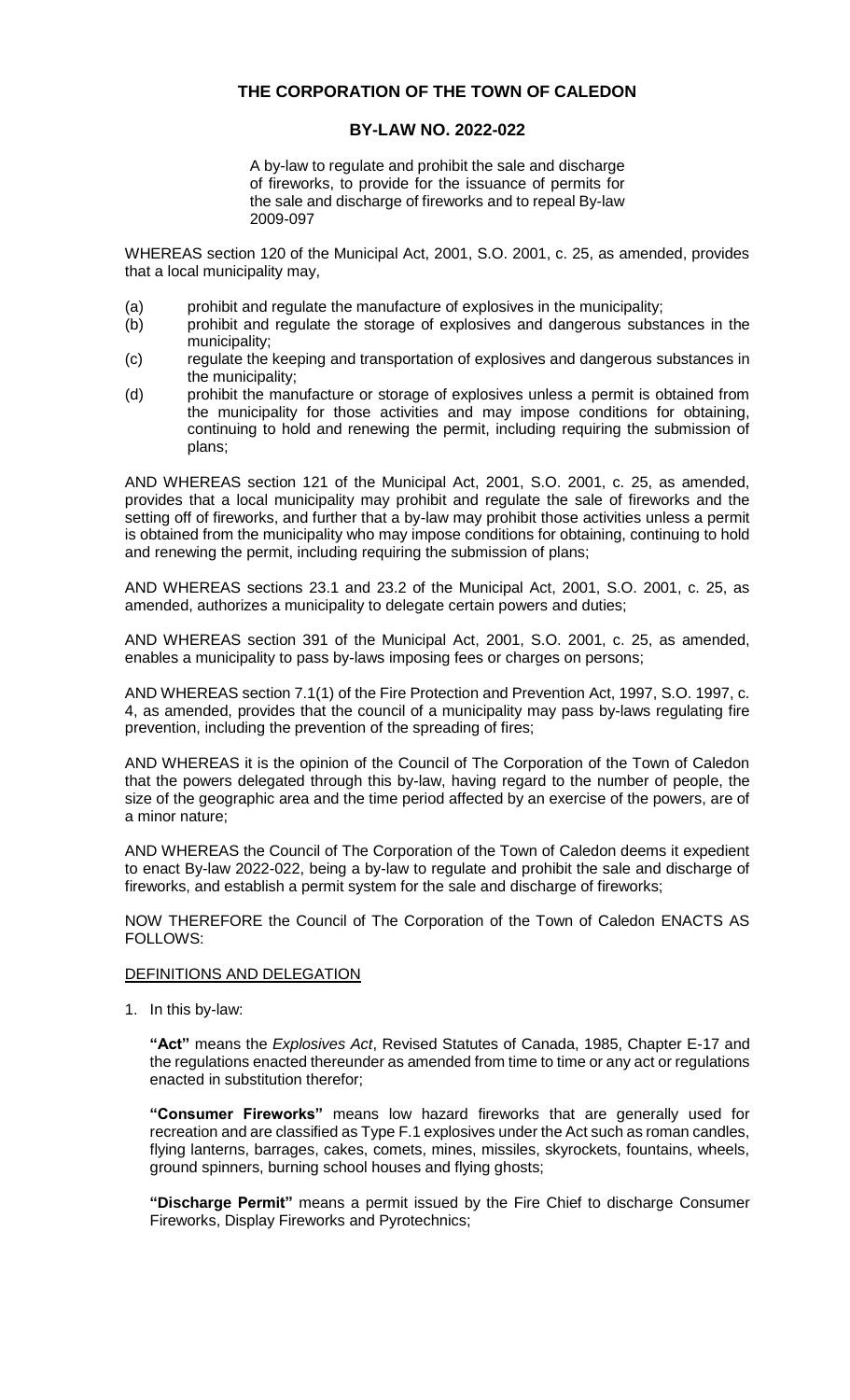**"Display Fireworks"** means high hazard fireworks that are generally used for public display and designed for use by professionals and are classified as Type F.2 explosives under the Act such as aerial shells, waterfalls, lances, rockets, serpents, shells, bombshells, tourbillions, maroons, bouquets, bombardos, fountains, batteries, illumination set pieces and pigeons, and large wheels;

**"Display Supervisor"** means a Person who is an approved purchaser of Display Fireworks and who is qualified under the Act to supervise the discharge of Display Fireworks;

**"Fire Chief"** means the Fire Chief of the Town or authorized designate(s);

**"Fireworks Ban"** means a period of time during which the Fire Chief, in their absolute discretion, declares a total ban on the sale or setting off of any Non-Aerial Consumer Fireworks, Aerial Consumer Fireworks, Display Fireworks and Pyrotechnics;

**"FPPA"** means the *Fire Protection and Prevention Act, 1997*, S.O. 1997, c. 4, as amended, and the regulations enacted thereunder as amended from time to time or any act or regulations enacted in substitution therefor;

**"Officer"** means a municipal law enforcement officer, fire inspector, police officer and any Person appointed by Council to enforce this by-law;

**"Person"** means an individual, association, firm, partnership, corporation, trust, incorporated company, organization and includes the directors and officers of a corporation, a corporation created under the *Condominium Act, 1998*, S.O. 1998, c. 19, as amended, and the trustees, agents, heirs, executors or other legal representatives of a person to whom the context can apply according to law;

**"Prohibited Fireworks"** means fireworks included on the most recent list of prohibited fireworks or explosives set out in the Act, including but not limited to flying lanterns, cigarette loads or pings, exploding matches, sparkling matches, ammunition for miniature tie clip, cufflink or key chain pistols, auto alarms or jokers, cherry bombs, M-80's, silver salutes and flash bombs and smoke bombs, tear gas pens and launchers, party peppers and table bombs, table rockets and battle sky rockets, fake firecrackers and other similar trick devices or practical joke devices;

**"Pyrotechnician"** means a Person who is certified under the Act as 'pyrotechnician', 'senior pyrotechnician', 'special effects pyrotechnician' or 'special effects pyrotechnician – detonating cord' and is qualified to purchase and supervise the display of 'pyrotechnic special effects' under the Act;

**"Pyrotechnics"** includes high hazard fireworks used to produce a special effect in a film or television production or a performance before a live audience; explosives which may be classified as Type F.3 in the Act; fireworks accessories which may be classified as Type F.4 in the Act; black powder and hazard category PE 1 black powder substitutes which may be classified as Type P.1 in the Act; smokeless black powder and hazard category PE 3 black powder substitutes which may be classified as Type P.2 in the Act; initiation systems classified as Type I under the Act such as blasting accessories; and detonating cord classified as Type E.1 under the Act;

**"Town"** means The Corporation of the Town of Caledon; and

2. The Fire Chief shall have the authority to issue and administer Discharge Permits and impose conditions thereon.

#### UNAUTHORIZED AND PROHIBITED FIREWORKS

- 3. No Person shall sell, distributed, possess or set off any fireworks or explosives not authorized by the Explosives Regulatory Division of the Government of Canada.
- 4. No Person shall sell, distribute, use, set off, discharge, fire or cause or permit to be used, set off, discharged or fired Prohibited Fireworks or hold a display of Prohibited Fireworks.
- 5. No Person shall sell, distribute any Consumer Fireworks, Display Fireworks or Pyrotechnics.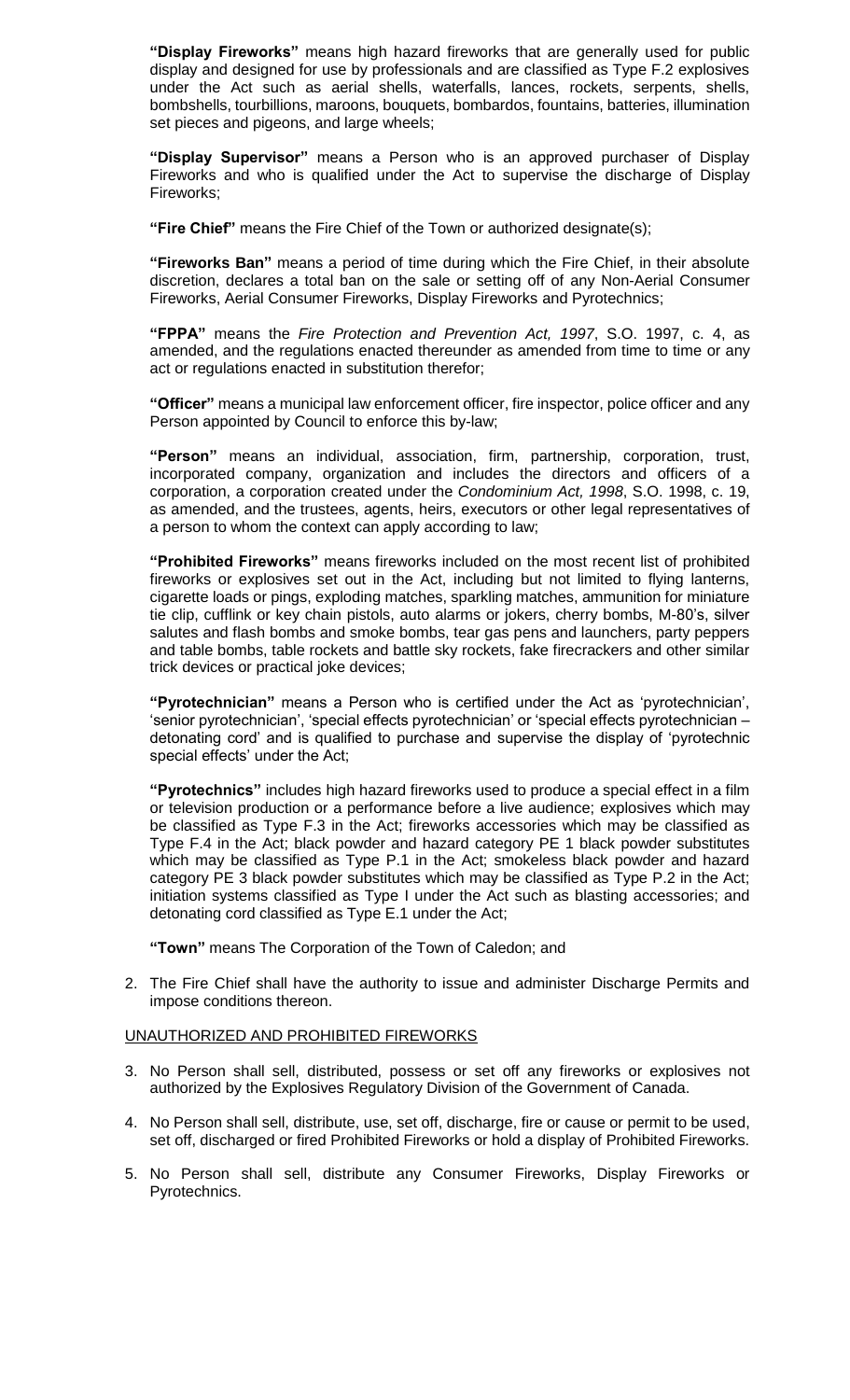# DISCHARGE PERMITS CONSUMER FIREWORKS, DISPLAY FIREWORKS AND **PYROTECHNICS**

- 6. No Person or group of Persons shall use, set off, discharge, fire, cause, display or permit the use of Consumer Fireworks, Display Fireworks or Pyrotechnics in the Town without first having obtained a Discharge Permit issued by the Fire Chief.
- 7. Every application for a Discharge Permit shall be made to the Fire Chief a minimum of thirty (30) days prior to the event when the proposed discharge or display of Consumer Fireworks, Display Fireworks or Pyrotechnics is to occur.
- 8. (1) Every application for a Discharge Permit to discharge Consumer Fireworks or hold a display of Consumer Fireworks shall be submitted by a Display Supervisor, Pyrotechnician, or a Person who is certified under the Act as a 'display assistant'.
	- (2) Every application for a Discharge Permit to discharge Display Fireworks or hold a display of Display Fireworks shall be submitted by a Display Supervisor holding a valid certificate.
	- (3) Every application for a Discharge Permit to discharge Pyrotechnics or hold a display of Pyrotechnics shall be submitted by a Pyrotechnician holding a valid certificate.
- 9. (1) Every application for a Discharge Permit shall include:
	- (a) a complete application form in the form provided by the Town's Fire and Emergency Services department;
	- (b) proof of comprehensive general liability insurance in an amount not less than five million dollars (\$5,000,000.00), naming The Corporation of the Town of Caledon as an additional insured, and where required by the Town's Manager of Risk Management, naming the neighbouring properties as an additional insured, and containing a cross liability clause acceptable to the Town's Manager of Risk Management;
	- (c) a signed indemnity agreement in a form prescribed by the Town, whereby the applicant agrees to indemnify and save harmless The Corporation of the Town of Caledon from any and all claims, demands, causes of action, loss, costs or damages that the Town may suffer, incur or be liable for resulting from the performance of the applicant as set out in the by-law, whether with or without negligence on the part of the applicant, or the applicant's employees, directors, contractors and agents;
	- (d) payment of all non-refundable application fees in the amount as described in the applicable Town fees and charges by-law including the application fee and any fees required for displays occurring on Town-owned property;
	- (e) where the application is for a Discharge Permit to discharge or hold a display of Consumer Fireworks, proof of certification of the applicant as a Display Supervisor, Pyrotechnician, or a Person who is certified under the Act as a 'display assistant'.
	- (f) where the application is for a Discharge Permit to discharge or hold a display of Display Fireworks, proof of certification of the applicant as a Display Supervisor;
	- (g) where the application is for a Discharge Permit to discharge or hold a display of Pyrotechnics, proof of certification of the applicant as a Pyrotechnician;
	- (h) a description of the site to be used for setting off of the Consumer Fireworks, Display Fireworks or Pyrotechnics sufficient to identify and locate the site, the discharge or firing area, the fallout area, and the safety distance from the audience or any member of the public, and, where more than one site is proposed, a separate application shall be made for each site;
	- (i) a description of the manner and means of restraining unauthorized Persons from attending near the location where the Consumer Fireworks, Display Fireworks or Pyrotechnics are being set off, discharged or fired;
	- (j) a description of the manner in which unused Consumer Fireworks, Display Fireworks or Pyrotechnics will be disposed of;
	- (k) an indication of the number of Persons authorized to handle and discharge the Consumer Fireworks, Display Fireworks or Pyrotechnics, each of whom shall be a responsible and competent individual of at least eighteen (18) years of age; and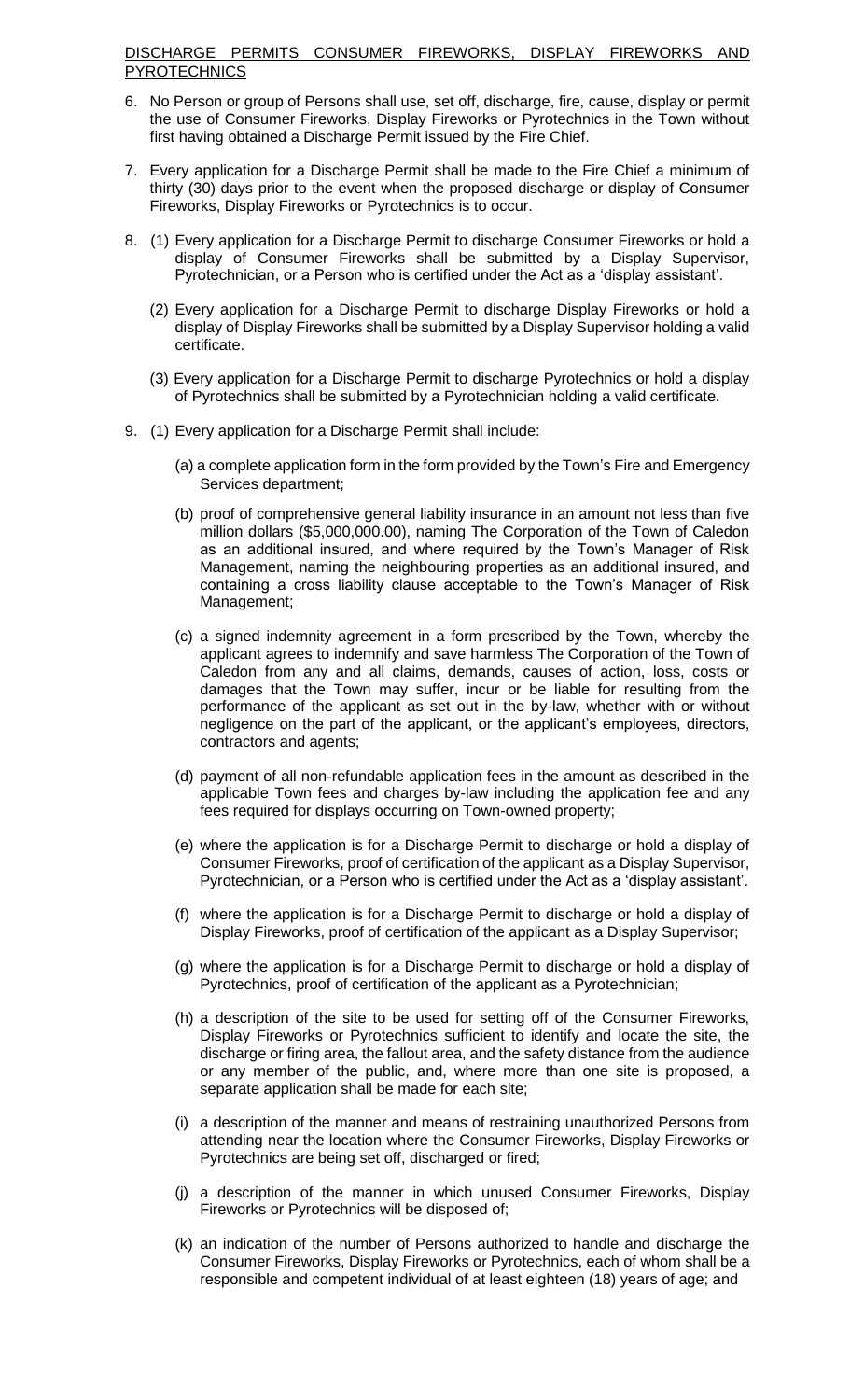- (l) such further and other information as the Fire Chief may require.
- (2) The Fire Chief:
	- (a) may issue a Discharge Permit; or
	- (b) shall refuse to issue a Discharge Permit where:
		- i. the application is incomplete;
		- ii. the applicant for a Discharge Permit to discharge or hold a display of Consumer Fireworks is not a Display Supervisor, Pyrotechnician, or a Person who is certified under the Act as a 'display assistant';
		- iii. the applicant for a Discharge Permit to discharge or hold a display of Display Fireworks is not a Display Supervisor;
		- iv. the applicant for a Discharge Permit to discharge or hold a display of Pyrotechnics is not a Pyrotechnician;
		- v. the purpose of the discharge or display is not for either:
			- a. the production of a theatrical stage show, film, television show or music video intended for public consumption; or
			- b. an occasion of civic, national or international significance and held under the auspices of an established club, association or group of Persons;
		- vi. there are reasonable grounds to believe that the discharge or display will result in a breach of this by-law, the Act or any applicable statute, regulation or bylaw; or
		- vii. in the opinion of the Fire Chief, there are not adequate fire prevention safeguards or protections from fire hazards in place.
- 10. (1) The following conditions shall apply to a Discharge Permit issued under this by-law:
	- (a) the Discharge Permit is valid only for the discharge or display at the place and on the date or dates set forth in the Discharge Permit;
	- (b) the Discharge Permit is valid only for the discharge or display of the type of firework(s) (Consumer Fireworks, Display Fireworks or Pyrotechnics) set forth in the Discharge Permit;
	- (c) where the location set out in the Discharge Permit for the discharge or display is not on property owned by the permit holder, the permit holder shall obtain the permission of the owner of the property for the discharging or holding of a display;
	- (d) the permit holder shall supervise the discharge or display;
	- (e) the Display Supervisor, Pyrotechnician, or Person certified under the Act as a 'display assistant' named in the Discharge Permit shall be present in Person at all times when the Consumer Fireworks, Display Fireworks or Pyrotechnics are being used, set up, set off, discharged or fired and when the site is being cleaned up;
	- (f) the permit holder shall restrain unauthorized Persons from attending near the location where the Consumer Fireworks, Display Fireworks or Pyrotechnics are being discharged;
	- (g) the permit holder shall provide and maintain fully operational, fire extinguishing equipment, including portable extinguishers or charged garden hose, present and ready for immediate use, and for reasonable time thereafter, at the site where the Consumer Fireworks, Display Fireworks or Pyrotechnics are discharged;
	- (h) the permit holder shall ensure that all unused Consumer Fireworks, Display Fireworks or Pyrotechnics and all debris are removed; and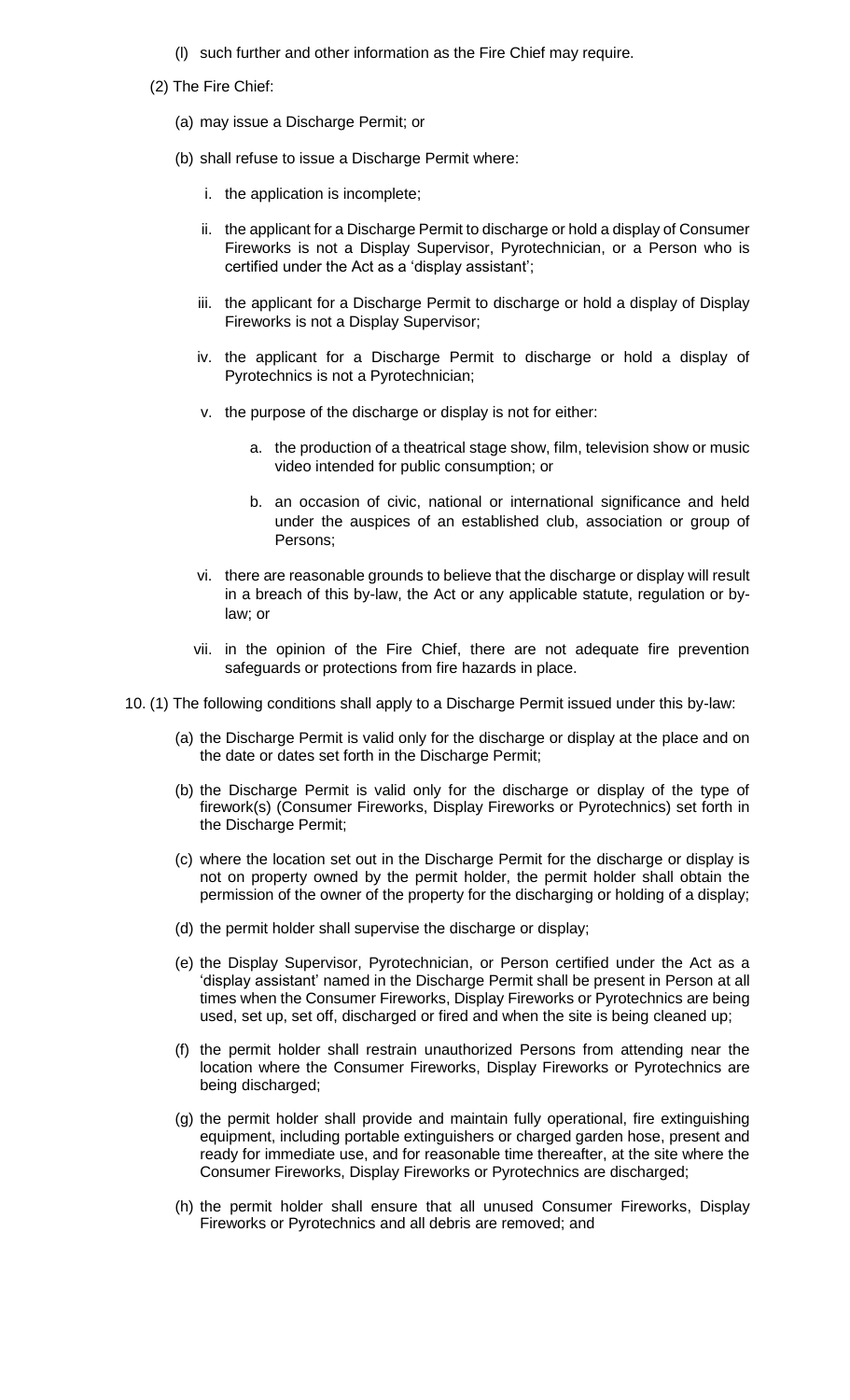- (i) the permit holder shall comply at all times with the provisions of the Act, the FPPA, the 'Display Fireworks Manual' published by Natural Resources Canada or any successor publication.
- (2) In addition to the conditions set out in section 10(1), the Fire Chief may impose any conditions on a Discharge Permit that the Fire Chief considers necessary in the interest of public safety, or that are advisable in the circumstances, or to give effect to the objects of this by-law.
- (3) No permit holder shall discharge or hold a display of Consumer Fireworks, Display Fireworks or Pyrotechnics except in accordance with the conditions of the Discharge Permit.

#### REVOCATION AND GENERAL PERMIT REGULATIONS

- 11. The Fire Chief may revoke, without prior notice to the permit holder or any other Person, any Discharge Permit issued pursuant to this by-law:
	- (a) where the, use, setting off, discharge, firing or holding any display of Consumer Fireworks, Display Fireworks or Pyrotechnics is contrary to:
		- i. the provisions of this By-law;
		- ii. any conditions upon which the Discharge Permit was issued; or
		- iii. any other applicable law;
	- (b) if the Discharge Permit was issued on mistaken, false or incorrect information;
	- (c) if the Fire Chief has concerns that the, use, setting off, discharge, firing or holding any display of Consumer Fireworks, Display Fireworks or Pyrotechnics poses a serious risk to public safety;
	- (d) if the Discharge Permit was issued in error; or
	- (e) if the permit holder requests in writing to the Fire Chief that Discharge Permit be revoked.
- 12. No Person shall use, set off, discharge, fire or cause or permit to be used, set off, discharged, or fired Consumer Fireworks, Display Fireworks or Pyrotechnics or hold a display of Consumer Fireworks, Display Fireworks or Pyrotechnics:
	- (a) in a manner that creates or is likely to create danger, an unsafe condition or a risk of accident, injury or damage;
	- (b) in a manner that is likely to cause a disturbance or nuisance to any reasonable Person or property;
	- (c) on land owned, leased or occupied by the Town, except as permitted by this bylaw;
	- (d) into, in or on highway, street, lane, square or other public place, which the public or any member thereof has access to, may have access to, uses or may use unless otherwise authorized;
	- (e) into, in or on any building, doorway or automobile;
	- (f) within three hundred (300) meters of any industrial premises, agricultural premises or place where explosives, gasoline or other highly flammable liquids or gas substances of compounds are manufactured or stored in bulk; and
	- (g) within three hundred (300) meters of a hospital, nursing home, home for the aged, church, school, day-care or other similar type of occupancy unless a Discharge Permit and the consent of the owner is obtained.
- 13. Any Discharge Permit issued pursuant to this by-law is non-transferrable.
- 14. Every permit holder shall produce their Discharge Permit upon being so directed by the Fire Chief or an Inspector.
- 15. The issuance of any Discharge Permit by the Fire Chief shall not relieve the permit holder from compliance with any other applicable law.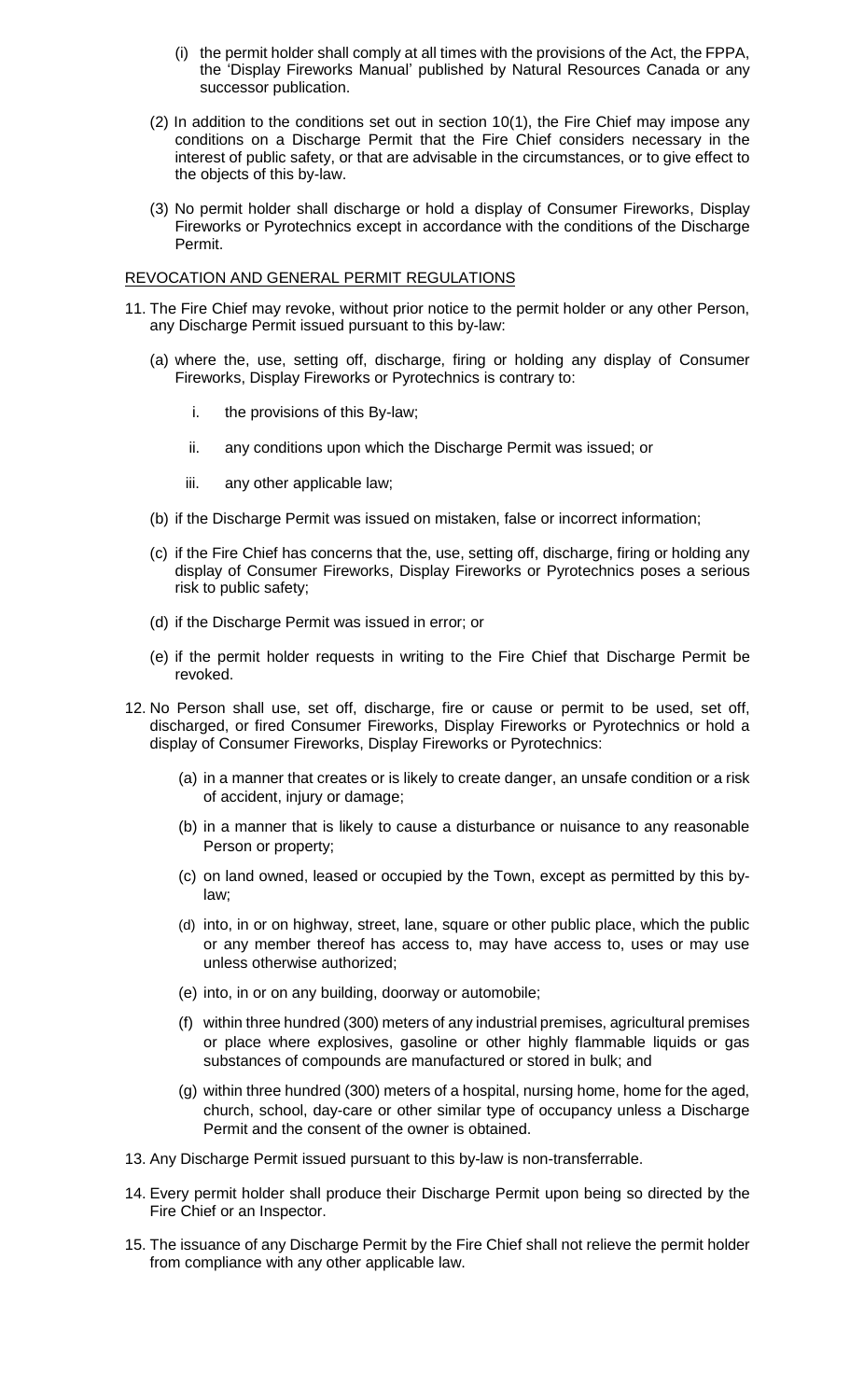- 16. (1) The Fire Chief is authorized to declare a Fireworks Ban when they believe it is in the interests of public safety or when there is a declared emergency in the Town.
	- (2) A Fireworks Ban shall:
		- (a) come into effect at 11:59 p.m. on the day that it is declared;
		- (b) remain in effect until the Fire Chief declares the Fireworks Ban is lifted; and
		- (c) be publicized on the Town website for the duration of the Fireworks Ban.
	- (3) No Person, including the holder of any Discharge Permit, shall use, set off, discharge, fire or cause or permit to be used, set off, discharged or fired any Consumer Fireworks, Display Fireworks or Pyrotechnics when a Fireworks Ban is in effect.

# ENFORCEMENT

- 17. (1) Any officer shall be responsible for the enforcement of this by-law.
	- (2) Any officer or any agent acting on behalf of the Town may at any reasonable time enter upon land and into structures for the purpose of carrying out an inspection to determine whether this by-law is being complied with and any power of entry shall be exercised in accordance with Part XIV of the Municipal Act, 2001.
	- (3) Where an inspection is conducted in accordance with section 17(2) of this by-law, an officer may:
		- (a) require the production of documents and things for review that may be relevant to the inspection;
		- (b) inspect and remove documents or things which may be relevant to the inspection for the purpose of making copies;
		- (c) require any information from any Person concerning a matter related to the inspection, including but not limited to names, addresses, contact information, and proof of identity or other identification; and
		- (d) alone or in conjunction with a Person possessing special or expert knowledge, make examinations or take tests, samples or photographs necessary for the purposes of the inspection.
	- (4) No Person shall hinder or obstruct, or attempt to hinder or obstruct, any Person who is exercising a power or performing a duty under this by-law.

#### **ORDERS**

- 18. (1) Where an officer is satisfied that a contravention of this By-law has occurred, the officer may make an order requiring the Person who caused or permitted such contravention to discontinue the contravening activity.
	- (2) Where an officer is satisfied that a contravention of this By-law has occurred, the inspector may make an order requiring the Person who caused or permitted such contravention to do work to correct the contravention.
	- (3) An order made pursuant to this By-law may be made orally or in writing.
	- (4) Any officer may enter onto land for the purposes of delivering an order.
	- (5) A Person to whom an order is issued shall comply with the order.
	- (6) Wherever an order issued pursuant to this By-law, directs or requires any matter or thing be done by any Person, in default of it being done within the specified time period, remedial action may be initiated by an officer and the Town may recover, from any Person directed or required to do the matter or thing, the costs incurred through a legal action or by adding the costs to the tax roll and collecting them in the same manner as property taxes.